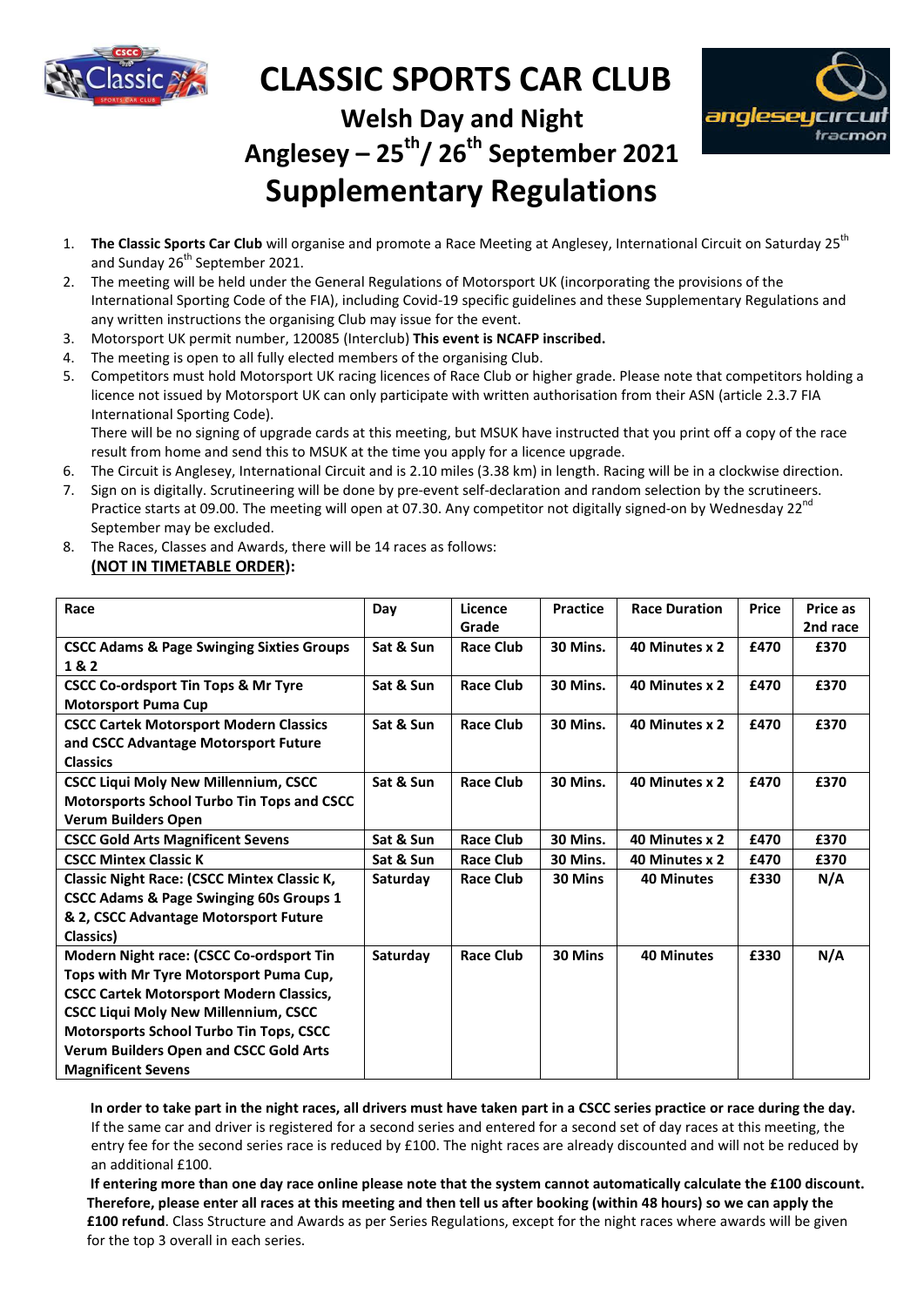9. The entry list opens on publication of these Supplementary Regulations and **closes on Wednesday 22nd September 2021.**  To encourage early entry, all entries received after Sunday  $12^{th}$  September will incur an additional £30 fee. This fee also applies to second drivers in CSCC Series. **NO ENTRIES (INCLUDING SECOND DRIVERS) WILL BE CONSIDERED AFTER WEDNESDAY 22nd September 2021. This includes the night races.** 

Registered CSCC drivers may enter and pay online using the ProSolve booking system up until Thursday 16<sup>th</sup> September, all other entries must be made on the official form and accompanied by the appropriate fee. *To save administration time and costs, entries will be acknowledged by e-mail whenever possible. Please include your e-mail address on the entry form*. For your security, e-mailed entry forms (complete with signature) must not contain credit/debit card details, instead please call the office with these after e-mailing the form. Entry information may also be faxed or posted. Entries will only be accepted on receipt of the fee and properly completed form. Cheques made payable to Classic Sports Car Club Ltd.

- 10. Entries will be selected to conform with H.29 and i) Registered Championship/Series contenders first and ii) entry forms received in chronological order. **The Secretary of the Meeting to whom entries should be sent is:**  Miss Hannah Gardin, Classic Sports Car Club Ltd, 1 Masons Wharf, Corsham, Wiltshire, SN13 9FY. Tel: 01225 810655/ Fax 01225 811337, e-mail: info@classicsportscarclub.co.uk
- 11. Reserves. As per H.30.1.1. Note that entering and paying online does not mean you have a confirmed place, the online system is unable to notify you if you are a reserve. We will notify you if you are a qualifying reserve or a non-qualifying reserve within 7 days of entering.

As per 13, the circuit licence allows an additional 20% over the grid capacity to practice.

As a qualifying reserve you may attend the meeting and practice as per normal. If other drivers withdraw who were ahead of you in the queue, this may allow you to take part in the race, subject to the maximum number of cars not being exceeded for the race. Attend the assembly area for the race and obey the Marshals instructions. If drivers have withdrawn in sufficient time and a new grid has been issued, you may take up your qualifying grid position, if a new grid has not been issued and there is space, you will start from the back.

As a non-qualifying reserve you are unable to take part in the event, unless others who entered ahead of you withdraw before qualifying takes place, at which point you become a 'qualifying reserve'.

12. Refunds. Entry fees will be refunded in full under the terms of H.30.1.2 if a competitor notifies the organiser **in writing, email or by FAX** of their withdrawal by 5.00pm on Sunday  $12^{th}$  September 2021. Between 14 days before the race meeting and up until the closing date, a refund of the entry fee less £25 administration fee will be returned to the competitor. **There will be NO REFUNDS OR CREDITS after the closing date, with the exception of reserves.**

If you need to withdraw your entry from a race with reserves, we may offer you a partial or full refund, provided you immediately notify the Secretary of the Meeting that you are withdrawing and that there is a paying reserve that is able to fill your place at that time**.** 

If you are a reserve that takes to the track during qualifying, but are unable to race due to the grid being full, you will receive a refund of the entry fee, less the Motorsport UK insurance fee of £31.

- 13. The maximum number of starters in each race will be 42 and the minimum will be 10. Should any of the minimum figures not be reached, the organisers have the right either to cancel the meeting or the race.
- 14. The organisers reserve the right to amalgamate or split practice, races or classes, substitute races or move competitors as appropriate.
- 15. Lighting at night: Please see E 12.2.10 and 12.2.11: A minimum of 2, maximum of 4, forward facing white lights. These do not need to be the original headlights. An LED light bar is acceptable but will count as two of your forward facing lights. All lights must be securely mounted and safe, suggest fitment of fuse and relay. Must be mounted at a height below the base of the windscreen (forward facing lights must not be roll cage mounted). Front and rear indicators are required. Electrics: Lights are to be powered by the car's electrical system and isolated by the electrical cut-off. Switches do not need to be original but the direction indicator switch must be located where it can be reached by the seated and belted driver. Original wiring loom is not required. No coloured or flashing lights to be fitted that could be confused with 'circuit vehicles' or Marshal lights (for example, no yellow, orange or blue flashing lights). Night lighting must be fitted and working, for inspection before practice for the night races.
- 16. Other senior officials will be:

| Motorsport UK Steward   | TBA                                            |
|-------------------------|------------------------------------------------|
| Club Stewards           | Graham Battersby, TBC                          |
| Clerks of the Course    | Mike Heath (Senior), Robert Williams, Andy Cox |
| <b>Chief Scrutineer</b> | Mike Harris                                    |
| Chief Timekeeper        | Lisa Sneader                                   |

- 17. Competition Numbers must be displayed in accordance with J.4.1/ Q11.4. It is the entrant's responsibility to ensure that numbers are properly presented for scrutineering as per Q.11.4.1 and are clearly visible for practice and race. Reflective numbers will be supplied for the night races and must be worn by all cars. Different numbers to those used in the day races will be allocated by the organisers for the night races.
- 18. Grid positions are determined by times recorded in official practice, except in the Sunday races, where the grid will be determined by the finishing order of the relevant Saturday day race.
- All other General Regulations of Motorsport UK apply as written.
- 19. **Standing starts will be used for all races.** The starting signal for all races will be given by lights. In the event of any starting lights failure the Starter will revert to use of the National Flag.